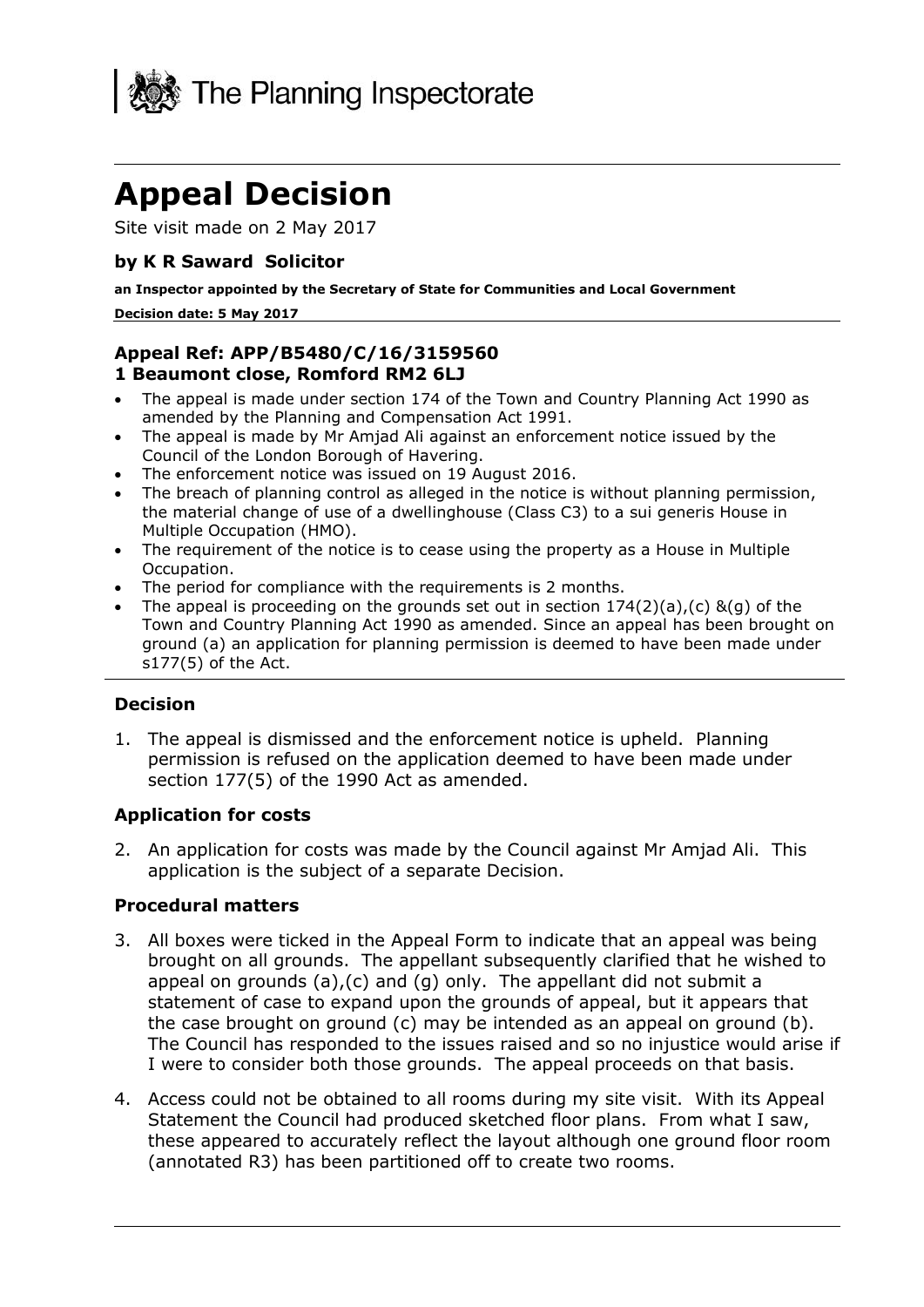## **Reasons**

## **The appeal on grounds (b) and (c)**

- 5. A ground (b) appeal is that the matters alleged in the notice have not occurred. Ground (c) is that the matters alleged in the notice do not constitute a breach Ground (c) is that the matters alleged in the notice do not constitute a breach of planning control. Under both grounds the appellant has the burden of proof and the test of the evidence is the balance of probabilities.
- 6. The appellant states simply that "The house (under C3 use) had already been converted to a House in Multiple Occupation (C4) under permitted development rights, before the notice was issued."
- 7. For the enforcement notice to be issued a change of use must have already occurred. It is not entirely clear, but the appellant may mean that the property was in C4 use before a Direction made by the Council under Article 4 of the Town and Country Planning (General Permitted Development) (England) Order 2015 (the 2015 GPDO) came into force<sup>1</sup> to remove permitted developments for a change of use from Class C3 to Class C4.
- 8. Class C4 of the Town and Country Planning (Use Classes) Order 1987 (UCO), as amended, is the use of a dwellinghouse by not more than six residents as a "house in multiple occupation". The allegation in the enforcement notice is not for a change of use to a House in Multiple Occupation (HMO) under Class C4 but to a large *sui generis* HMO i.e. one with more than six occupants. They are not the same in planning terms.
- 9. The appellant has not disputed or provided any evidence to contradict the Council's submissions that this is a large HMO. These include online advertising in August 2016 for a room to rent at the property indicating it to be up to a 9 bedroom house with communal living area and kitchen. Details of subsequent site visits by Council Officers on 15 and 18 August 2016 report the property to be occupied by eight people on both occasions with capacity for possible occupancy of ten people if one person was to occupy each spare room containing a double bed.
- 10. During my site visit I only saw five tenants (in four rooms) and the parties' representatives agreed that a fifth room was occupied by one male. However, three ground floor rooms were locked and inaccessible as were three rooms in the loft space. I saw four vacant rooms, three of which contained double beds. There would be no reason for those beds if the rooms had not been occupied at some point in the past. The relevant date was when the notice was issued. I also find it improbable that all locked rooms were unoccupied. The layout tallies with it being a large HMO.
- 11. In the absence of evidence to the contrary, I have no reason to believe that the property has been in use for anything other than a large sui generis HMO.
- property has been in use for anything other than a large *sui generis* HMO. 12. A change of use of a building from a Class C3 dwellinghouse to a *sui generis*  HMO does not benefit from permitted development rights<sup>2</sup> and requires express planning permission. That being so, a ground (c) appeal is bound to fail.

j  $<sup>1</sup>$  on 13 July 2016</sup>

<sup>&</sup>lt;sup>2</sup> under Article 3(1) and Schedule 2, Part 3, Class L of the Town and Country Planning (General Permitted Development)(England) Order 2015.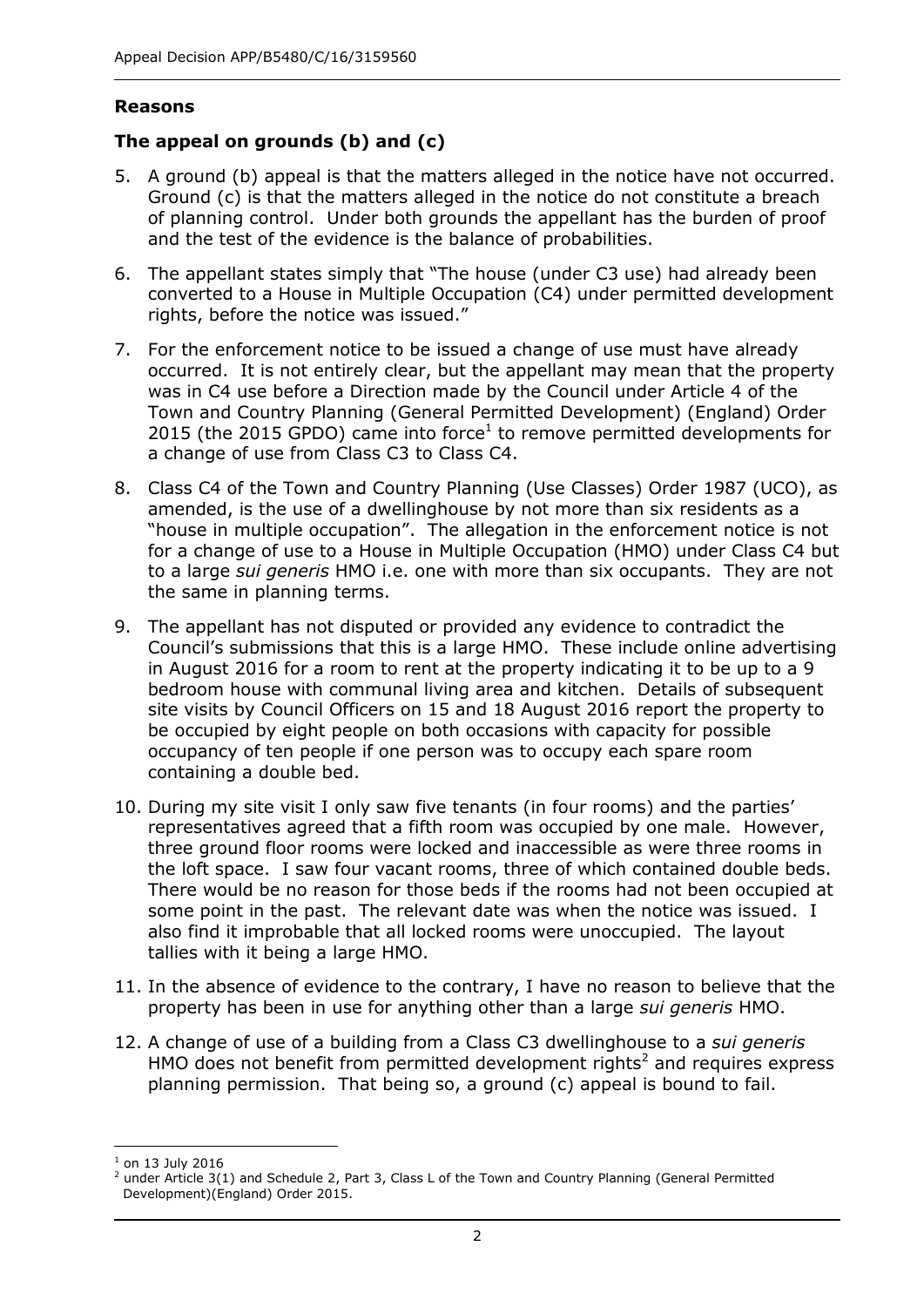## *Conclusion on grounds (b) and (c)*

 13. The appellant has not discharged the burden of proof and I find as a matter of fact that at the relevant date the property was in use as a *sui generis* HMO as alleged in the notice and that such use constitutes a breach of planning control. The appeal on grounds (b) and (c) fails.

### **The appeal on ground (a) and the deemed planning application**

- 14. The appellant states that he seeks planning permission for the development. No arguments have been advanced to justify that position. No arguments have been advanced to justify that position.
- 15. Section 38(6) of the Planning and Compulsory Purchase Act 2004 requires development to be determined in accordance with the development plan unless there are material considerations that indicate otherwise.
- 16. The Council has raised policy objections regarding the loss of a family dwelling, overcrowded and cramped living conditions for current and future occupiers and the effect of the use on the mix of housing sizes and types. These are expressed to be contrary to the Council's Core Strategy<sup>3</sup>(CS), Policy CP1 which concerns the supply of new homes, CP2 which seeks housing to meet the needs of the borough, DC4 which sets the criteria for sub-division of residential uses including the provision of HMO's and DC61 which protects living conditions, amongst other things. The Council also identifies conflict with Policy 3.5 of the London Plan, 2015 which promotes the highest quality of development and Policy 3.8 thereof which seeks a range of housing choice.
- 17. Further objection is raised by the Council from potential harm to neighbouring amenity through increased comings and goings, noise and disturbance, parking and cycle provision. Such matters are identified as being contrary to CS Policy DC4 which requires HMO's not to have an adverse impact on the surrounding area and not to give rise to significantly greater levels of noise and disturbance to occupiers of nearby properties than would an ordinary single family dwelling. CS Policy DC33 sets parking standards and DC35 requires safe and secure parking whereas Policy 7.1 of the London Plan seeks a good quality environment and Policy 7.15 thereof concerns managing the effects of noise.
- 18. It is unclear how CS Policy CP1 is offended in this particular instance. Otherwise, I have no reason to disagree with the Council's contention that the use is contrary to the development plan for the reasons cited. There are no considerations advanced to warrant a decision other than in accordance with the development plan.
- 19. Therefore, I can only conclude that the appeal on ground (a) and the application for deemed planning permission must fail.

## **The appeal on ground (g)**

-

- 20. The ground of appeal is that the time given to comply with the requirements of the notice falls short of what should reasonably be allowed.
- 21. The appellant states that "the occupants are already living in the house with long contracts. It needs longer period than specified in the notice." No further information has been supplied to specify how much longer is needed and to substantiate why the period of two months does not suffice for compliance.

 $3$  Core Strategy and Development Control Policies Development Plan Document, 2008